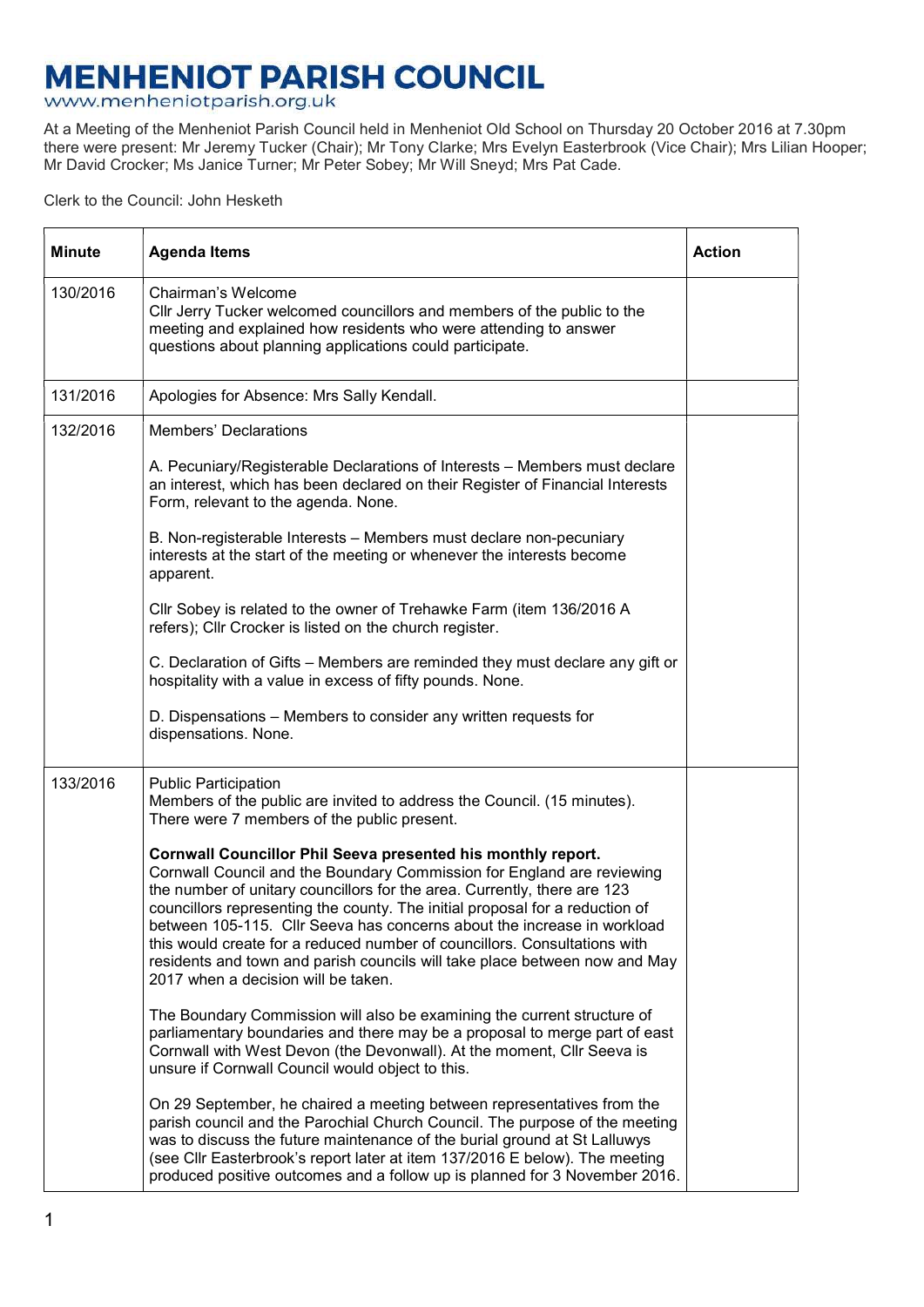|          | Mrs D Wilkins explained the background to her planning application<br>(PA16/08641). The current building is not suited to occupation in later life,<br>and the changes proposed in the application will make life easier for the<br>owners. There will be no changes made in the footprint of the building, and<br>any designs will be in keeping with its current style and heritage. There have<br>been no comments made by neighbours.<br>Mr James Bateman introduced his plans for changing the use of a building<br>currently used for storage (PA16/08575). The building is 20 years old, and<br>his intention is to adapt it and remodel the interior to make it into a domestic<br>dwelling suitable for his family.                                                                                                                                                                                                                                                                                                                                                                                                                                                                                                                                                                                                                                                                                                                                                                                              |  |
|----------|---------------------------------------------------------------------------------------------------------------------------------------------------------------------------------------------------------------------------------------------------------------------------------------------------------------------------------------------------------------------------------------------------------------------------------------------------------------------------------------------------------------------------------------------------------------------------------------------------------------------------------------------------------------------------------------------------------------------------------------------------------------------------------------------------------------------------------------------------------------------------------------------------------------------------------------------------------------------------------------------------------------------------------------------------------------------------------------------------------------------------------------------------------------------------------------------------------------------------------------------------------------------------------------------------------------------------------------------------------------------------------------------------------------------------------------------------------------------------------------------------------------------------|--|
|          | Mr James Jenkison from the Foresight Group came to answer questions<br>from councillors in advance of a resolution to support the change in planning<br>conditions for a solar array at Trehawke Barton (PA16/08220). Following on<br>from the public meeting held on 13 October 2016, Mr Jenkison explained that<br>his company had been established to invest in and manage solar farms on a<br>long term basis, and their application to extend the working life of the<br>installation in Menheniot demonstrated their commitment. Most of the<br>objections raised at the public meeting held in the previous week were<br>concerned with the benefits that would accrue to the community. The Chair<br>intervened to confirm that tonight's meeting would make its decision based<br>solely on material considerations, and that any financial benefits due to<br>parish could not be discussed at the moment. Councillors expressed<br>concerns about the way in which contractor's traffic was managed during the<br>installation of the original equipment. Mr Hicks, the landowner, explained that<br>there had been mistakes made in the arrangements for trucks delivering<br>equipment to the site. Councillors asked that any future truck movements<br>connected to repairs or replacements on the site should be managed more<br>strictly. Mr Jenkison agreed and explained that should any panels need<br>replacing, they were most likely to be limited to low numbers because of their<br>reliability. |  |
| 134/2016 | Minutes of Meetings -<br>Councillors agreed to accept the following minutes as a true and accurate<br>record. 15 September 2016. Proposed: Cllr Tucker. Seconded: Cllr<br>Easterbrook. All agreed.                                                                                                                                                                                                                                                                                                                                                                                                                                                                                                                                                                                                                                                                                                                                                                                                                                                                                                                                                                                                                                                                                                                                                                                                                                                                                                                        |  |
| 135/2016 | Matters Arising from the Minutes                                                                                                                                                                                                                                                                                                                                                                                                                                                                                                                                                                                                                                                                                                                                                                                                                                                                                                                                                                                                                                                                                                                                                                                                                                                                                                                                                                                                                                                                                          |  |
|          | Councillors will report back on these actions.                                                                                                                                                                                                                                                                                                                                                                                                                                                                                                                                                                                                                                                                                                                                                                                                                                                                                                                                                                                                                                                                                                                                                                                                                                                                                                                                                                                                                                                                            |  |
|          | Playground inspection report (item 126/2016 B).<br>A<br>CIIr Tucker explained that there had been an urgent problem with the frame<br>of a swing at the Merrymeet playground. He had engaged a local contractor<br>at short notice who had made emergency repairs. This required the poring of<br>concrete which was now curing, and the equipment would be back in use<br>shortly. Cllr Clarke reported that, acting on a complaint from a resident, he<br>had repaired a swing at the Menheniot playground. There were further minor<br>repairs needed and they were in progress.                                                                                                                                                                                                                                                                                                                                                                                                                                                                                                                                                                                                                                                                                                                                                                                                                                                                                                                                       |  |
| 136/2016 | <b>Planning Matters</b>                                                                                                                                                                                                                                                                                                                                                                                                                                                                                                                                                                                                                                                                                                                                                                                                                                                                                                                                                                                                                                                                                                                                                                                                                                                                                                                                                                                                                                                                                                   |  |
|          | Members will be asked to consider the following applications:<br>A<br>12.09.16 PA16/08220<br>Applicant: Trehawke Solar Ltd<br>Location: Land at Trehawke Barton Blunts<br>Proposal: Variation of Condition 11 attached to planning approval<br>PA12/11024 to allow for operation until 2050.<br>Following on from the topics discussed during public participation, councillors<br>were concerned that the parish as a whole, should derive a community<br>benefit from the extended life of the installation. This should be a negotiated<br>payment from the operating firm to the parish council, and councillors will<br>approve the level of payment at their next public meeting on 17 November<br>2016.                                                                                                                                                                                                                                                                                                                                                                                                                                                                                                                                                                                                                                                                                                                                                                                                            |  |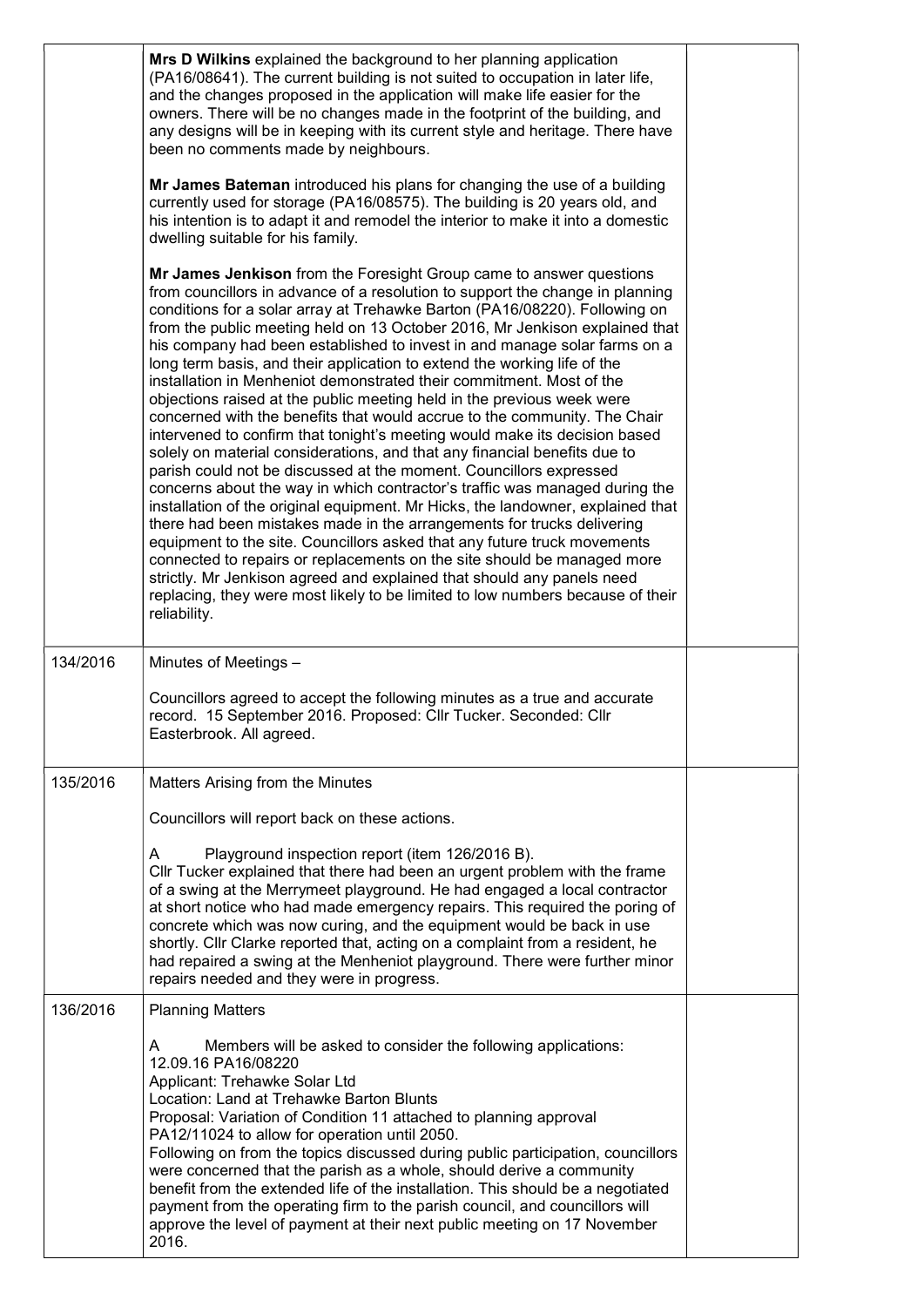| Installation and commissioning of the original array was responsible for an<br>unacceptable degree of road damage and traffic disruption which has left a<br>legacy in the surrounding area.<br>It was resolved to SUPPORT the application. Proposed: Cllr Clarke.<br>Seconded: Cllr Hooper. Cllr Sobey abstained. The majority agreed but with<br>these provisos: S106 funding (for community benefit) should be a negotiated<br>with the operating firm and the parish council, and councillors should approve<br>the level of payment at their next public meeting on 17 November 2016.<br>Secondly, councillors will ask that Cornwall Council include a supplementary<br>condition that would compel the operators to appoint a named person to act<br>as a single point of contact to oversee and manage any traffic movements<br>whilst carrying out repairs and decommissioning. The named person should<br>make themselves known and available to the council and residents before<br>and during any operations | Clerk        |
|--------------------------------------------------------------------------------------------------------------------------------------------------------------------------------------------------------------------------------------------------------------------------------------------------------------------------------------------------------------------------------------------------------------------------------------------------------------------------------------------------------------------------------------------------------------------------------------------------------------------------------------------------------------------------------------------------------------------------------------------------------------------------------------------------------------------------------------------------------------------------------------------------------------------------------------------------------------------------------------------------------------------------|--------------|
| 10.10.16 PA16/08641<br>Applicant: Mr & Mrs D Wilkins<br>Location: Pengover Green<br>Proposal: Proposed extensions to the north elevation and to the south<br>elevation, demolition of existing conservatory and porch to south elevation.<br>New entrance door with porch over and new window to east elevation, new<br>window to west elevation.                                                                                                                                                                                                                                                                                                                                                                                                                                                                                                                                                                                                                                                                        |              |
| Councillors noted Mrs Wilkins explanations made earlier in the meeting. It<br>was resolved to SUPPORT the application. Proposed: Cllr Turner. Seconded:<br>Cllr Sobey. All agreed. It was accepted that the scale of building works being<br>proposed would not exceed the current footprint of the building, and that the<br>design of the changes is appropriate to the location and heritage of the<br>building.                                                                                                                                                                                                                                                                                                                                                                                                                                                                                                                                                                                                      | <b>Clerk</b> |
| 09.09.16 PA16/08575<br>Applicant: Mr James Bateman<br>Location: Menheniot<br>Proposal: Notification for prior approval for change of use from storage to<br>dwelling. For comment only.<br>Councillors commented positively on this application. They noted that the<br>current structure has been in place for over 20 years, and the proposed<br>change of use will not increase the size of the footprint. Creating a new home<br>from a former storage unit is seen to bring a benefit to the parish.                                                                                                                                                                                                                                                                                                                                                                                                                                                                                                                | Clerk        |
| 22.09.16 Sales of land adjacent to Ardmore, Hartmede, Menheniot.<br>Cornwall Council are asking councillors for comments on the proposed sale<br>of a piece of land located in Hartmede. For comment only.<br>Councillors discussed the proposed sale of this land. Concerns were<br>expressed by those who live at Hartmeade that the map attached to the<br>original letter from Cornwall Council's Property Services Valuer did not<br>properly reflect the location of the land.                                                                                                                                                                                                                                                                                                                                                                                                                                                                                                                                     |              |
| Councillors were unable to confirm their support for the proposal, and ask<br>that the valuer confirm the location (as shown on the map) and send any<br>appropriate photographs that will help them understand where the land is in<br>relation to the immediate surrounding area.                                                                                                                                                                                                                                                                                                                                                                                                                                                                                                                                                                                                                                                                                                                                      | <b>Clerk</b> |
| Any applications received by Cornwall Council by the time of the<br>B<br>meeting. Information only. None received.                                                                                                                                                                                                                                                                                                                                                                                                                                                                                                                                                                                                                                                                                                                                                                                                                                                                                                       |              |
| С<br>Planning applications approved by Cornwall Council - Information<br>only:                                                                                                                                                                                                                                                                                                                                                                                                                                                                                                                                                                                                                                                                                                                                                                                                                                                                                                                                           |              |
| 6.09.2016 PA16/07187 APPROVED<br>Applicant: Mr & Mrs Graham Clarke                                                                                                                                                                                                                                                                                                                                                                                                                                                                                                                                                                                                                                                                                                                                                                                                                                                                                                                                                       |              |
| Location: Trethawle Barn Trethawle Horningtops Liskeard Cornwall<br>Proposal: Conversion of existing barns to provide three holiday units with<br>installation new septic tank to include ancillary works.                                                                                                                                                                                                                                                                                                                                                                                                                                                                                                                                                                                                                                                                                                                                                                                                               |              |
| 28.09.2016 PA15/09821 APPROVED                                                                                                                                                                                                                                                                                                                                                                                                                                                                                                                                                                                                                                                                                                                                                                                                                                                                                                                                                                                           |              |
| Applicant: Willton Homes West Ltd<br>Location: Tencreek Farm Plymouth Road Liskeard Cornwall PL14 3PS                                                                                                                                                                                                                                                                                                                                                                                                                                                                                                                                                                                                                                                                                                                                                                                                                                                                                                                    |              |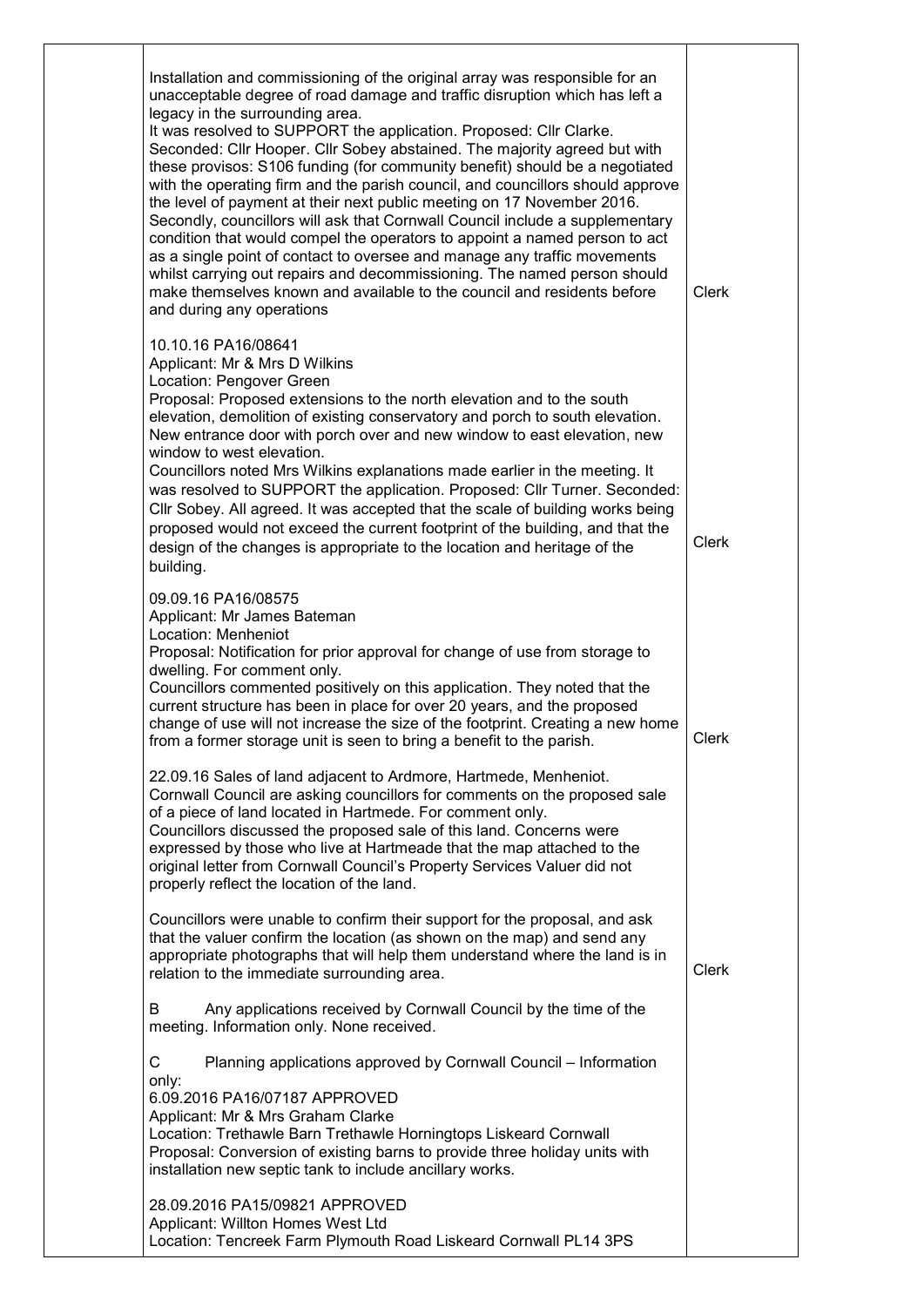|                     |                               |                                                                                                      | Proposal: Outline Application for the mixed-use urban extension.                                                                                                                                                                                                                                                                                                                                                                       |                                                         |        |                    |       |
|---------------------|-------------------------------|------------------------------------------------------------------------------------------------------|----------------------------------------------------------------------------------------------------------------------------------------------------------------------------------------------------------------------------------------------------------------------------------------------------------------------------------------------------------------------------------------------------------------------------------------|---------------------------------------------------------|--------|--------------------|-------|
| D                   |                               | the applicant. Information only:<br>13.09.2016 PA16/06807 WITHDRAWN<br>Applicant: Mr Callum Campbell | Planning applications refused by Cornwall Council or withdrawn by<br>Location: Land East Of North Treviddo Farm Horningtops Cornwall                                                                                                                                                                                                                                                                                                   |                                                         |        |                    |       |
|                     |                               |                                                                                                      | Proposal: Construction of a general purpose agricultural building                                                                                                                                                                                                                                                                                                                                                                      |                                                         |        |                    |       |
| E                   |                               | <b>Planning Appeals: None</b>                                                                        |                                                                                                                                                                                                                                                                                                                                                                                                                                        |                                                         |        |                    |       |
|                     | <b>Financial Matters</b>      |                                                                                                      |                                                                                                                                                                                                                                                                                                                                                                                                                                        |                                                         |        |                    |       |
| A                   |                               |                                                                                                      | Accounts for Payment - Schedule 2016/17 - Period 6- Members are<br>to consider the payment schedule and agree payment.                                                                                                                                                                                                                                                                                                                 |                                                         |        |                    |       |
|                     | <b>Payments Schedule</b>      |                                                                                                      | September 2016                                                                                                                                                                                                                                                                                                                                                                                                                         | Period                                                  | 6      |                    |       |
| <b>Date</b>         |                               | Payee                                                                                                | <b>Description</b>                                                                                                                                                                                                                                                                                                                                                                                                                     | CQ                                                      |        | £                  |       |
|                     | 21/09/2016                    | <b>Cruse Bereavement</b>                                                                             | Donation                                                                                                                                                                                                                                                                                                                                                                                                                               | 1637                                                    | £      | 100.00             |       |
|                     | 05/10/2016<br>05/10/2016      | Menheniot PCC<br>B R Gerry                                                                           | Grant<br>Playground repair                                                                                                                                                                                                                                                                                                                                                                                                             | 1638<br>1639                                            | £<br>£ | 1,900.00<br>250.00 |       |
|                     | 20/10/2016                    | <b>Grant Thornton</b>                                                                                | Audit fee                                                                                                                                                                                                                                                                                                                                                                                                                              | 1640                                                    | £      | 240.00             |       |
|                     | 20/10/2016                    | <b>Rob Craig</b>                                                                                     | Ground maintenance                                                                                                                                                                                                                                                                                                                                                                                                                     | 1641                                                    | £      | 415.00             |       |
|                     | 20/10/2016                    | <b>Launceston Town Council</b>                                                                       | Planning training                                                                                                                                                                                                                                                                                                                                                                                                                      | 1642                                                    | £      | 18.00              |       |
|                     | 20/10/2016<br>31/10/2016      | John Hesketh<br>Staff costs                                                                          | <b>Expenses</b><br>Salary                                                                                                                                                                                                                                                                                                                                                                                                              | 1643<br>1644                                            | £<br>£ | 81.93<br>569.25    |       |
|                     | 20/10/2016                    | <b>CALC</b>                                                                                          | Training                                                                                                                                                                                                                                                                                                                                                                                                                               | 1645                                                    | £      | 24.00              |       |
|                     | All cheque payments today     |                                                                                                      |                                                                                                                                                                                                                                                                                                                                                                                                                                        |                                                         | £      | 3,598.18           |       |
| B<br><b>Date</b>    |                               | Seconded: Cllr Easterbrook. All agreed.<br><b>Bank Payments Schedule</b><br>Payee                    | Direct Bank Payment & Receipts. For information.<br>September 2016<br><b>Description</b>                                                                                                                                                                                                                                                                                                                                               | Period<br>Pay                                           | 5      | £                  | Clerk |
|                     | 01/09/2016                    | South West Water                                                                                     | Water supply allotments                                                                                                                                                                                                                                                                                                                                                                                                                | DD                                                      | £      | 27.23              |       |
|                     | 01/09/2016                    | South West Water                                                                                     | Water supply toilets                                                                                                                                                                                                                                                                                                                                                                                                                   | DD                                                      | £      | 182.27             |       |
|                     | All bank payments this period |                                                                                                      |                                                                                                                                                                                                                                                                                                                                                                                                                                        |                                                         | £      | 209.50             |       |
|                     |                               | <b>Bank Receipts Schedule</b>                                                                        | September 2016                                                                                                                                                                                                                                                                                                                                                                                                                         | Period                                                  | 5      |                    |       |
| <b>Date</b>         |                               | Payer                                                                                                | <b>Description</b>                                                                                                                                                                                                                                                                                                                                                                                                                     |                                                         |        | £                  |       |
|                     | 08/09/2016<br>09/09/2016      | <b>Cornwall Council</b><br>Lloyds Bank                                                               | Precept second payment<br><b>Interest</b>                                                                                                                                                                                                                                                                                                                                                                                              |                                                         | £<br>£ | 13,379.57<br>3.58  |       |
|                     | 16/09/2016                    | Mr P Atkins                                                                                          | Donation                                                                                                                                                                                                                                                                                                                                                                                                                               |                                                         | £      | 864.00             |       |
|                     | All bank receipts this period |                                                                                                      |                                                                                                                                                                                                                                                                                                                                                                                                                                        |                                                         |        | £ 14,247.15        |       |
| С<br>interest.<br>D |                               | approved the paper trail that was presented.                                                         | Bank Reconciliation – This was to be circulated to members for<br>approval. Closing balances at 30 September 2016 were: Current account<br>£3,255.92. Deposit £96,856.91. Clerk is investigating alternative bank<br>accounts so that surplus funds may be held separately and accrue more<br>A councillor will be invited to review bank payments from the<br>previous month. Cllr Turner reviewed the previous months' payments, and | Menheniot Parochial Church Council Graveyards Committee |        |                    | Clerk |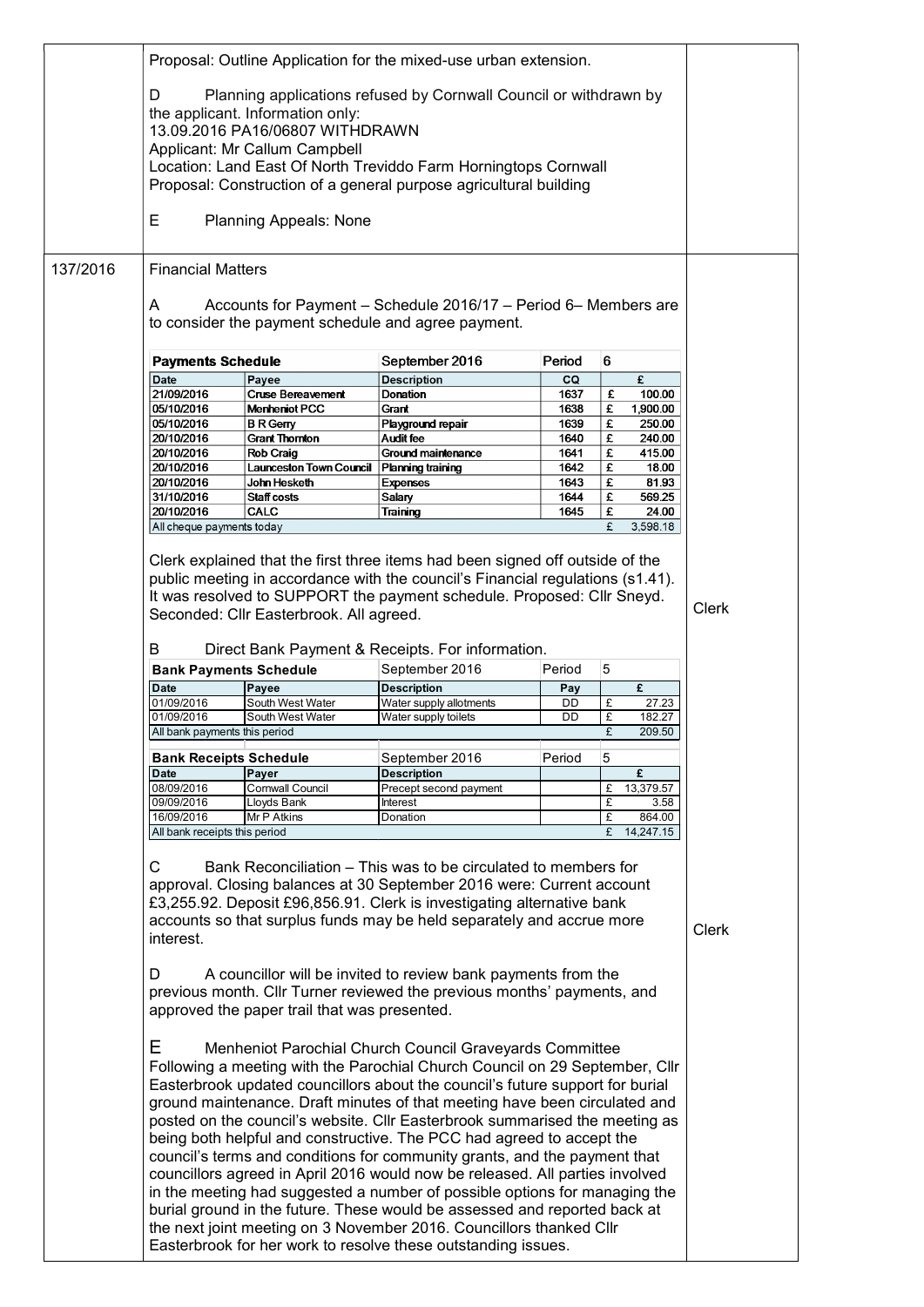|          | F<br>New contract for grass cutting. Cllr Tucker explained why the council<br>would be reviewing its contracts for a range of services now delivered within<br>the parish. We are undertaking this review so that other contractors will have<br>the opportunity to bid for work, and will use the opportunity to assess the<br>range and extent of the contracts. The Chair will work with the Clerk to draw<br>up tender documents that will be brought to the next public meeting for<br>councillors to sign off.                                                                                                   | Clerk |
|----------|------------------------------------------------------------------------------------------------------------------------------------------------------------------------------------------------------------------------------------------------------------------------------------------------------------------------------------------------------------------------------------------------------------------------------------------------------------------------------------------------------------------------------------------------------------------------------------------------------------------------|-------|
| 138/2016 | Correspondence / Documents - not covered elsewhere on the agenda:                                                                                                                                                                                                                                                                                                                                                                                                                                                                                                                                                      |       |
|          | Planning Conference. Invitation from Cornwall Council for councillors<br>A<br>to attend local planning conference. Clerk to circulate details to councillors.                                                                                                                                                                                                                                                                                                                                                                                                                                                          | Clerk |
|          | Letter of thanks received from Cruse Bereavement Care. Noted.<br>B                                                                                                                                                                                                                                                                                                                                                                                                                                                                                                                                                     |       |
|          | C<br>Letter from Tanya's Courage Trust requesting donation. Clerk to<br>circulate copy.                                                                                                                                                                                                                                                                                                                                                                                                                                                                                                                                | Clerk |
|          | Letter from Mr D Kemplan with complaint about overhanging hedges.<br>D<br>CIIr Tucker explained what work was required and his progress in agreeing<br>with the landowners about cutting their hedges. He is still making enquiries<br>about the ownership of houses that border the allotments from Hartmeade.<br>Clerk has posted a letter at the entrance to the allotments explaining what<br>action the council is taking. Cllr Easterbrook suggested that adjacent<br>landowners should give notice when they are hedge cutting so that allotment<br>users can remove any items that might block their way.<br>Е |       |
|          | Email from Jerry Fleming terminating his allotment agreement.<br>Noted.                                                                                                                                                                                                                                                                                                                                                                                                                                                                                                                                                |       |
| 139/2016 | <b>Clerk's Administration</b>                                                                                                                                                                                                                                                                                                                                                                                                                                                                                                                                                                                          |       |
|          | Councillors were asked to decide on whether they should adopt the<br>A<br>BT Payphone at Merrymeet. The Clerk had written to the council's former<br>chair at Merrymeet who had local contacts, and had been told that there was<br>no willingness for the payphone to be adopted. The Clerk had also displayed<br>posters on the kiosk and the parish notice board at Merrymeet, and had not<br>received any replies. The motion to adopt the payphone at Merrymeet<br>FAILED. Proposed: Cllr Tucker. Seconded: Cllr Easterbrook. All agreed.                                                                         |       |
| 140/2016 | Chair's Agenda Items                                                                                                                                                                                                                                                                                                                                                                                                                                                                                                                                                                                                   |       |
|          | Cornwall Local Plan. Chair reported back on progress to adopt the<br>A<br>plan, and asked Cllr Seeva to provide printed copies when it became<br>available. Clerk will email out a link to the report.                                                                                                                                                                                                                                                                                                                                                                                                                 |       |
|          | Agreement to purchase a wreath for annual service of remembrance<br>B<br>on Sunday13 November 2016. Councillors were asked to donate £2 each to<br>purchase a wreath. Money to Cllr Cade please.                                                                                                                                                                                                                                                                                                                                                                                                                       |       |
| 141/2016 | AMENDMENT TO MINUTES 17 NOVEMBER 2016. ITEM 148/2016<br>'that Cllr Crocker left the meeting, and returned after approximately 10<br>minutes.'                                                                                                                                                                                                                                                                                                                                                                                                                                                                          |       |
|          | <b>Closed Session</b>                                                                                                                                                                                                                                                                                                                                                                                                                                                                                                                                                                                                  |       |
|          | A<br>Councillors interview Mrs Demelza Medlen for the casual vacancy<br>post. Mrs Medlen answered questions from councillors and explained that<br>she had an interest in working with communities, especially young people.<br>After the interview had concluded, Mrs Medlen was asked to leave the                                                                                                                                                                                                                                                                                                                   |       |